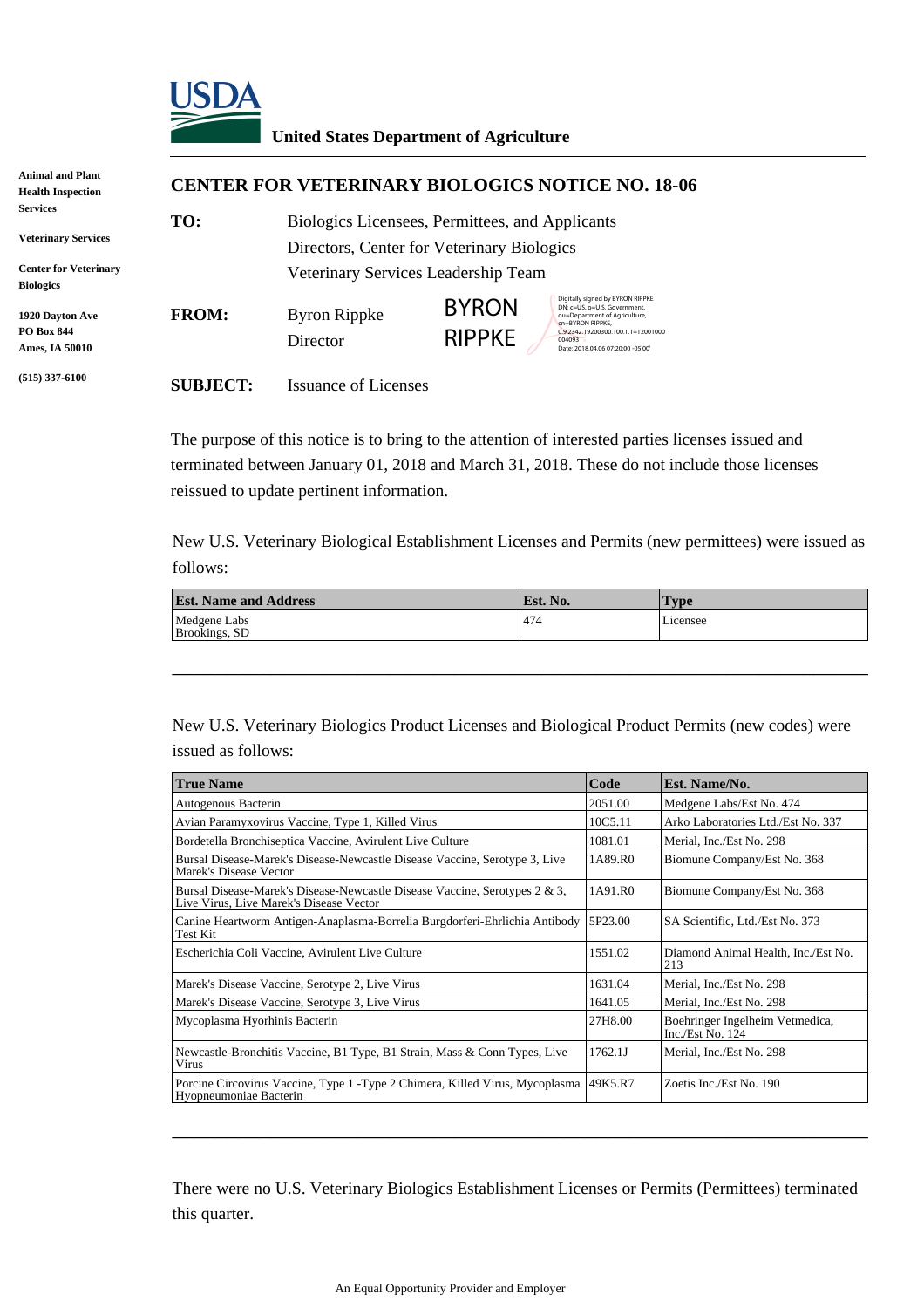U.S. Veterinary Biological Product Licenses and Permits (codes) were terminated without prejudice as follows:

\_\_\_\_\_\_\_\_\_\_\_\_\_\_\_\_\_\_\_\_\_\_\_\_\_\_\_\_\_\_\_\_\_\_\_\_\_\_\_\_\_\_\_\_\_\_\_\_\_\_\_\_\_\_\_\_\_\_\_\_\_\_\_\_

| <b>True Name</b>                                                                                                                                                                                                       | Code    | Est. Name/No.                                                     |
|------------------------------------------------------------------------------------------------------------------------------------------------------------------------------------------------------------------------|---------|-------------------------------------------------------------------|
| Avian Encephalomyelitis Vaccine, Live Virus                                                                                                                                                                            | 1051.11 | Elanco US Inc./Est No. 196                                        |
| Bovine Rhinotracheitis-Parainfluenza 3 Vaccine, Killed Virus, Mannheimia<br>Haemolytica-Pasteurella Multocida Bacterin                                                                                                 | 4265.00 | Boehringer Ingelheim Vetmedica,<br>Inc./Est $\overline{N}$ o. 124 |
| Bovine Rhinotracheitis-Parainfluenza 3 Vaccine, Modified Live Virus                                                                                                                                                    | 1121.20 | Boehringer Ingelheim Vetmedica,<br>Inc./Est $\overline{N}$ o. 124 |
| Bovine Rhinotracheitis-Virus Diarrhea-Parainfluenza 3-Respiratory Syncytial<br>Virus Vaccine, Modified Live Virus                                                                                                      | 1181.23 | Boehringer Ingelheim Vetmedica,<br>Inc./Est No. 124               |
| Bovine Rhinotracheitis-Virus Diarrhea-Parainfluenza 3-Respiratory Syncytial<br>Virus Vaccine, Modified Live Virus, Haemophilus Somnus Bacterin                                                                         | 44C9.20 | Boehringer Ingelheim Vetmedica,<br>Inc./Est No. 124               |
| Bovine Rhinotracheitis-Virus Diarrhea-Parainfluenza 3-Respiratory Syncytial<br>Virus Vaccine, Modified Live Virus, Haemophilus Somnus Bacterin                                                                         | 44C9.23 | Boehringer Ingelheim Vetmedica,<br>Inc./Est $\overline{N}$ o. 124 |
| Bovine Rhinotracheitis-Virus Diarrhea-Parainfluenza 3-Respiratory Syncytial<br>Virus Vaccine, Modified Live Virus, Haemophilus Somnus-Leptospira Canicola-<br>Grippotyphosa-Hardjo-Icterohaemorrhagiae-Pomona Bacterin | 44D9.23 | Boehringer Ingelheim Vetmedica,<br>Inc./Est $\overline{N}$ o. 124 |
| Bovine Rhinotracheitis-Virus Diarrhea-Parainfluenza 3-Respiratory Syncytial<br>Virus Vaccine, Modified Live Virus, Leptospira Canicola-Grippotyphosa-<br>Hardjo-Icterohaemorrhagiae-Pomona Bacterin                    | 4469.23 | Boehringer Ingelheim Vetmedica,<br>Inc./Est $\overline{N}$ o. 124 |
| Bovine Virus Diarrhea Vaccine, Modified Live Virus                                                                                                                                                                     | 1201.20 | Boehringer Ingelheim Vetmedica,<br>Inc./Est No. 124               |
| Brucella Abortus, Killed Culture                                                                                                                                                                                       | E013.02 | Colorado Serum Company/Est No. 188                                |
| Bursal Disease-Marek's Disease Vaccine, Serotype 3, Live Virus                                                                                                                                                         | 1A82.50 | Zoetis Inc./Est No. 190                                           |
| Canine Distemper-Hepatitis-Parainfluenza Vaccine, Modified Live Virus                                                                                                                                                  | 1381.21 | Boehringer Ingelheim Vetmedica,<br>Inc./Est $\overline{N}$ o. 124 |
| Canine Distemper-Hepatitis-Parainfluenza-Parvovirus Vaccine, Modified Live<br>Virus, Leptospira Canicola-Icterohaemorrhagiae Bacterin                                                                                  | 47P9.22 | Boehringer Ingelheim Vetmedica,<br>Inc./Est No. 124               |
| Encephalomyelitis Vaccine, Eastern & Western & Venezuelan, Killed Virus,<br><b>Tetanus Toxoid</b>                                                                                                                      | 4865.27 | Boehringer Ingelheim Vetmedica,<br>Inc./Est No. $124$             |
| Encephalomyelitis Vaccine, Eastern & Western & Venezuelan, Killed Virus,<br>Tetanus Toxoid                                                                                                                             | 4867.21 | Zoetis Inc./Est No. 190                                           |
| Encephalomyelitis Vaccine, Eastern & Western, Killed Virus                                                                                                                                                             | 1485.20 | Colorado Serum Company/Est No. 188                                |
| Encephalomyelitis Vaccine, Eastern & Western, Killed Virus, Tetanus Toxoid                                                                                                                                             | 4865.20 | Colorado Serum Company/Est No. 188                                |
| Encephalomyelitis Vaccine, Eastern & Western, Killed Virus, Tetanus Toxoid                                                                                                                                             | 4865.26 | Zoetis Inc./Est No. 190                                           |
| Encephalomyelitis Vaccine, Eastern & Western, Killed Virus, Tetanus Toxoid                                                                                                                                             | 4865.21 | Boehringer Ingelheim Vetmedica,<br>Inc./Est No. 124               |
| Encephalomyelitis-Influenza Vaccine, Eastern & Western & Venezuelan, Killed<br>Virus, Tetanus Toxoid                                                                                                                   | 4875.23 | Zoetis Inc./Est No. 190                                           |
| Encephalomyelitis-Influenza Vaccine, Eastern & Western, Killed Virus, Tetanus<br>Toxoid                                                                                                                                | 4835.23 | Zoetis Inc./Est No. 190                                           |
| Encephalomyelitis-Rhinopneumonitis-Influenza Vaccine, Eastern & Western &<br>Venezuelan, Killed Virus, Tetanus Toxoid                                                                                                  | 4847.23 | Zoetis Inc./Est No. 190                                           |
| Encephalomyelitis-Rhinopneumonitis-Influenza Vaccine, Eastern & Western,<br>Killed Virus, Tetanus Toxoid                                                                                                               | 4845.23 | Zoetis Inc./Est No. 190                                           |
| Encephalomyelitis-West Nile Virus Vaccine, Eastern & Western & Venezuelan,<br>Killed Virus, Tetanus Toxoid                                                                                                             | 48W5.23 | Zoetis Inc./Est No. 190                                           |
| Encephalomyelitis-West Nile Virus Vaccine, Eastern & Western, Killed Virus,<br>Tetanus Toxoid                                                                                                                          | 48W5.22 | Zoetis Inc./Est No. 190                                           |
| Haemophilus Parasuis Vaccine, Avirulent Live Culture                                                                                                                                                                   | A9J1.00 | Newport Laboratories, Inc./Est No. 455                            |
| Haemophilus Parasuis Vaccine, Avirulent Live Culture                                                                                                                                                                   | 19J1.01 | Newport Laboratories, Inc./Est No. 455                            |
| Haemophilus Parasuis Vaccine, Avirulent Live Culture, Mycoplasma<br>Hyopneumoniae Bacterin                                                                                                                             | 4A79.00 | Newport Laboratories, Inc./Est No. 455                            |
| Mycoplasma Hyopneumoniae Bacterin                                                                                                                                                                                      | 2775.00 | Newport Laboratories, Inc./Est No. 455                            |
| Parvovirus Vaccine, Modified Live Virus, Leptospira Canicola-<br>Icterohaemorrhagiae Bacterin                                                                                                                          | 4960.00 | Boehringer Ingelheim Vetmedica,<br>Inc./Est $\overline{N}$ o. 124 |
| <b>Tetanus Toxoid</b>                                                                                                                                                                                                  | 8601.01 | Boehringer Ingelheim Vetmedica,<br>Inc./Est No. $124$             |
| Tetanus Toxoid                                                                                                                                                                                                         | 8601.03 | Zoetis Inc./Est No. 190                                           |
|                                                                                                                                                                                                                        |         |                                                                   |

\_\_\_\_\_\_\_\_\_\_\_\_\_\_\_\_\_\_\_\_\_\_\_\_\_\_\_\_\_\_\_\_\_\_\_\_\_\_\_\_\_\_\_\_\_\_\_\_\_\_\_\_\_\_\_\_\_\_\_\_\_\_\_\_